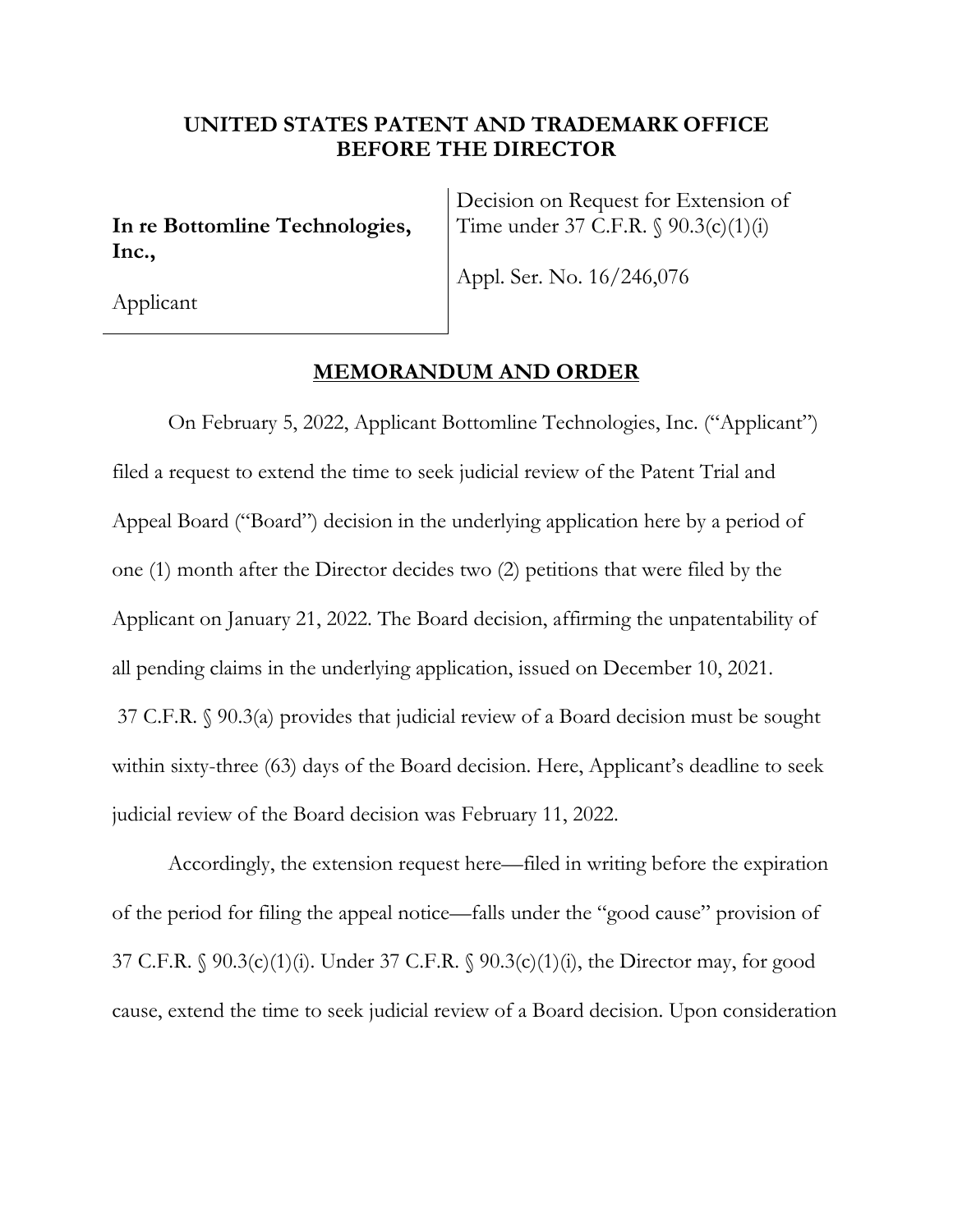of the Request for an extension of time under 37 C.F.R.  $\$90.3(c)(1)(i)$ , it is ORDERED that the Request is GRANTED for the reasons set forth below.

On December 10, 2021, the Board issued a decision in this case, affirming a § 101 rejection. On January 10, 2022, Applicant filed a "Petition for Director Review." *See* Req. at 2. On January 11, the Director declined to consider the Applicant's January 10, 2022 petition because the United States Patent and Trademark Office (UPSTO) does not accept requests for Director review of ex parte appeals.

On January 21, 2022, Applicant filed two Petitions—"Renewed Petition for Director Review or, in the alternative, Petition for Supervisory Review" and "Petition for Supervisory Review  $(\S 41.3(b)$  and  $\S 1.181(a)(3))$  and Petition to Excuse Late Filing  $(\S$  41.4(b)(2))."

Applicant requests an extension of time to allow the Director to act on the two January 21 petitions. *See* Req. at 3-4 (arguing that waiting for a decision from the Director provides good cause for the requested extension). The Director agrees that the two pending January 21 petitions provide good cause for the requested extension as a favorable decision on those petitions could obviate the appeal.

Applicant requests that the additional time on his appeal-notice window begin running one (1) month from the decision on the two January 21 petitions. *See* Req. at 4. Because one month is an ill-defined time period, the Director construes the request to be for a period of thirty (30) days from the decision on the two January 21 petitions. The Rule 90 request for extension of time is GRANTED. Applicant's

2